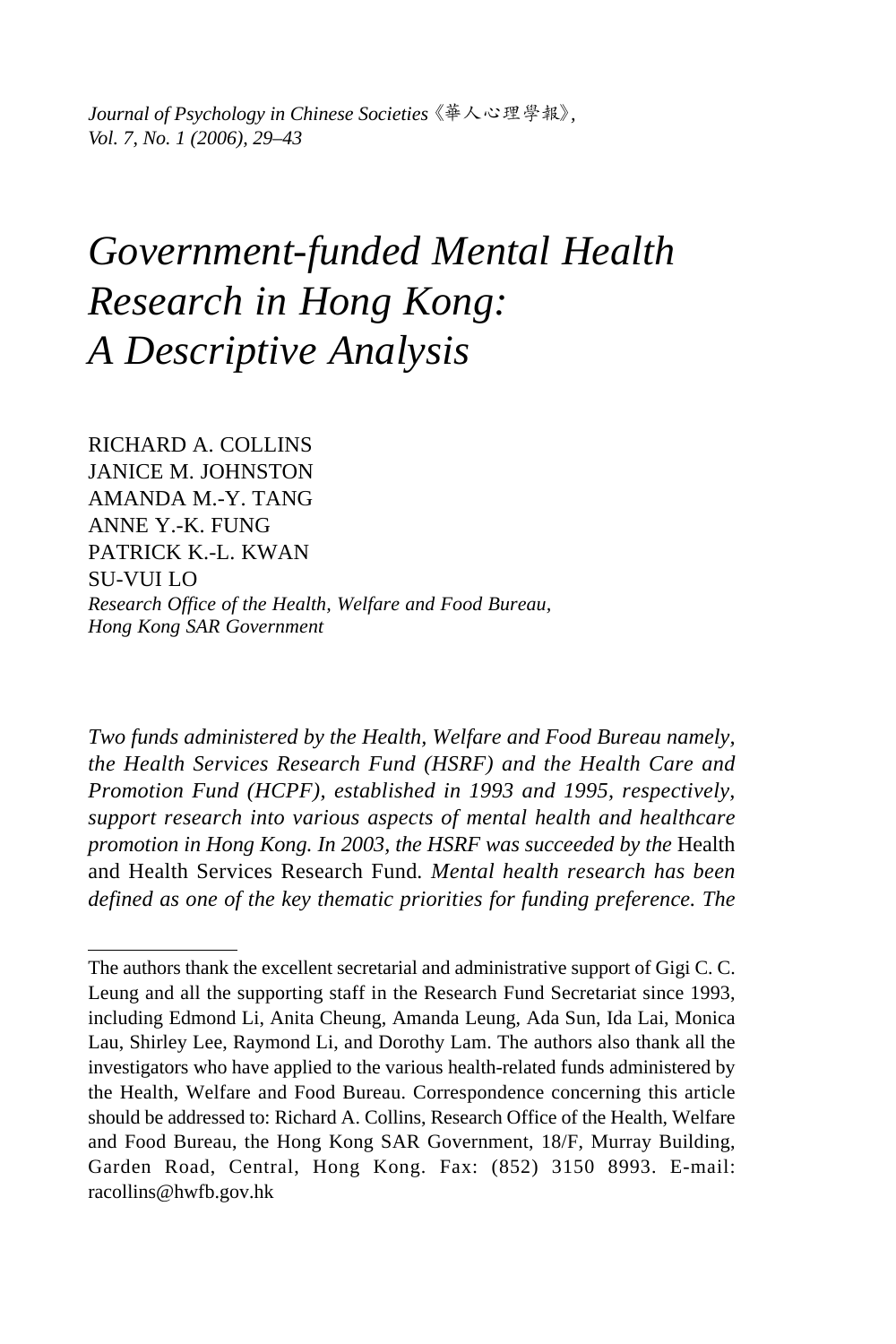*objective of this study was to describe the general characteristics of publicly funded mental health research in Hong Kong and some of the effects on health policy and practice by analysing completed projects supported by these funds. We found that mental health research supported by these government funds in Hong Kong covered a wide variety of topics and have provided significant input into both the pool of local evidencebased knowledge and Government policy guiding approaches to mental health in the community. This is the first study of its kind in Hong Kong and provides useful and necessary information for planning more detailed analyses of the impact of research on policy and payback of funding in this and other research areas in the future.* 

Mental illness is a large and rapidly growing global problem. In developed countries, the 10 leading causes of lost years of healthy life between the ages of 15 and 44 are: (1) major depressive disorders, (2) alcohol use, (3) road traffic accidents, (4) schizophrenia, (5) self-inflicted injuries, (6) bipolar disorder, (7) drug use, (8) obsessive-compulsive disorders, (9) osteoarthritis, and (10) violence (Murray & Lopez, 1996). The World Health Organization (WHO) estimates that 450 million people worldwide are affected by mental, neurological or behavioral problems at any time (World Health Organization, 2006).

Mental illnesses affect the citizens of all countries and cause immense suffering. People with these disorders are often subjected to social isolation, poor quality of life and increased mortality (World Health Organization, 2006). These disorders result in huge economic and social cost. Cost-effective treatments are available for most disorders and, if correctly applied, could enable most of those affected to become functioning members of society (World Health Organization, 2006). However, the barriers to effective treatment of mental illness include lack of recognition of the seriousness of mental illness and lack of understanding about the benefits of services. Although the burden of mental illness is high, most middle and low-income countries devote less than 1% of their health expenditure to mental health (World Health Organization, 2006). Mental health policies, legislation, community care facilities, and treatments for people with mental illness are not given the priority they deserve.

Hong Kong is a Special Administrative Region of the People's Republic of China. It is located at the mouth of the Pearl River delta region of southern China. It has a population of 6.9 million, 94.9% of which are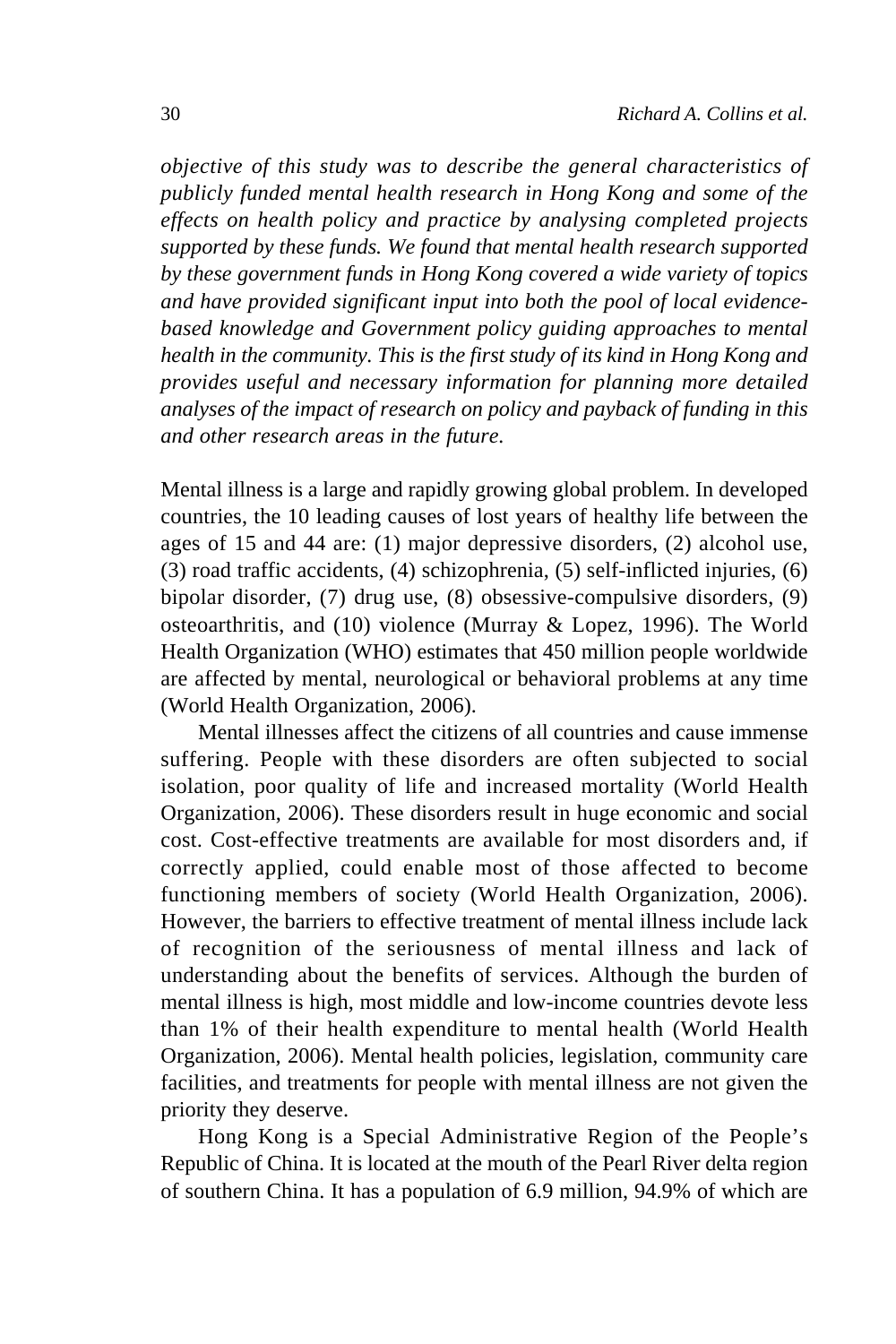ethnic Chinese. There are eight established universities, of which two have a medical school and three have a school of nursing. There are 42 public hospitals and institutions administered by the Hospital Authority (HA) with a capacity of about 28,476 beds.

Mental disorders also cause a significant healthcare burden in Hong Kong. Suicide and self-inflicted injuries and mental and behavioral disorders were the cause of 1,373 (3.8%) of the 36,423 recorded deaths in Hong Kong in 2003 (Hospital Authority, 2005a, 2005c). Mental disorder was the leading cause of hospital bed day utilization (23.2%) in 2000 (Research Office of the Health Welfare and Food Bureau, 2002). In 2003, 15,346 persons were registered with the HA as having some form of mental illness, of whom 12,979 (84.6%) had psychotic symptoms (Hospital Authority, 2005b).

It was against this background that mental health was considered a thematic priority for the Health Services Research Fund (HSRF) and the Health Care and Promotion Fund (HCPF) when they were established in Hong Kong in 1993 and 1995, respectively.

The Health Services Research Fund (later the Health and Health Services Research Fund*,* HHSRF) was set up in 1993 with a capital commitment of HK\$50 million (HKD  $7.8 =$  USD 1.0). A further HK\$5 million, HK\$10 million and HK\$16 million were allocated to the fund in 2001, 2002 and 2005, respectively. The HHSRF aims to maximize population health and improve the quality of life, in addition to enhancing the standard and cost-effectiveness of the health system through the generation of new knowledge in areas of human health and health services. The objectives of the HHSRF are to (1) ascertain the health care requirements of the community, (2) strengthen the scientific rigor of evaluating health interventions and their cost-effectiveness, (3) disseminate research findings to the wider community, and (4) build research capacity in the field of health and health services. The HHSRF considers funding applications for public health, health services research or traditional Chinese medicine from local researchers working in the public, private and academic sectors.

The setting of thematic priorities is a salient feature of the HHSRF. Studies on mental health have been encouraged in all open calls for applications to the fund. For example, the most recent thematic priorities under this category include studies addressing the effectiveness of treatment models, particularly those in a community setting and health needs assessment of the mentally ill and ex-mentally ill.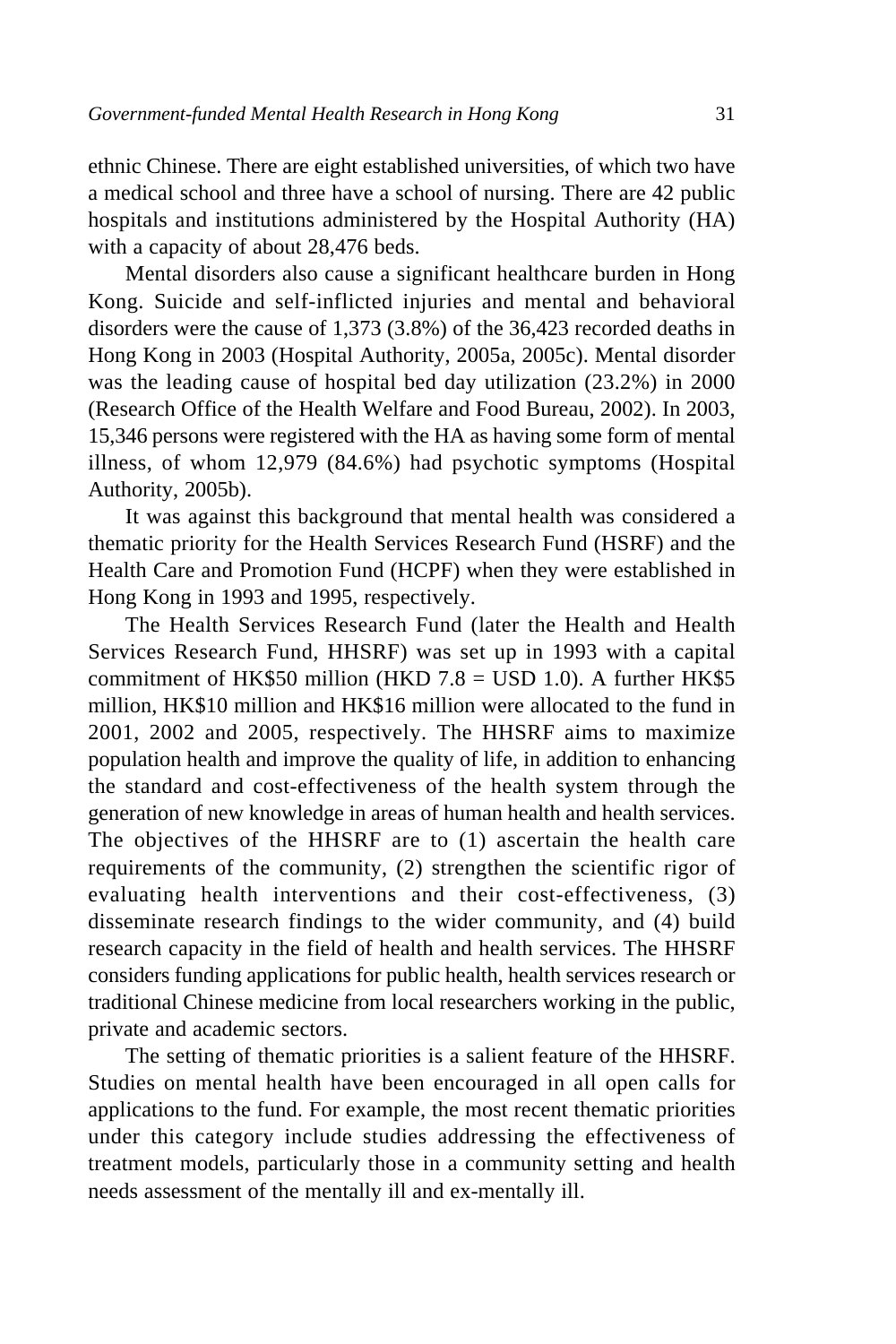The Health Care and Promotion Fund (HCPF) was set up in May 1995 with a capital commitment of HK\$80 million. The purpose of the fund, *inter alia*, is to increase health promotion and disease prevention. The HCPF provides financial support for (1) health promotion projects by nonprofit making organizations that help people adopt healthier lifestyles by enhancing awareness, changing behavior or creating an environment that supports good health practices; and (2) research related to health promotion and preventive care. Research projects provide an information base for health promotion interventions that enhance good health and the prevention and early detection of disease and disability.

Two types of research grant awards can be made under the HHSRF and HCPF: full grant and mini grant. The normal cost ceilings are HK\$800,000 for a full grant and HK\$80,000 for a mini grant. Mini grants are intended for small scale, non-renewable or pilot studies. No HCPF research grants have been awarded since 2002. Grants for HCPF nonresearch projects continue to be supported and are usually awarded for periods of up to 2 years. Funding does not normally exceed HK\$300,000. Before 2005, the maximum grant was HK\$600,000.

The Research Council and the Health Care and Promotion Fund Committee were established by the HWFB to assume responsibilities for all aspects of the administration and allocation of funds by the HSRF/ HHSRF and HCPF, respectively. The Research Council and Health Care and Promotion Committee are supported by a secretariat and a grant review board. Applications to either fund undergo a rigorous two-tier peer review; first by two or more local or overseas experts and then by the Grant Review Board (GRB). The GRB considers the external referees' comments and further considers the scientific merit, ethical considerations, relevance to the scope of funding, applicability to local context, track records of applicants, research capability of the administering institution, and "value for money" of the proposals in making its funding recommendation.

With such a substantial public investment in local health-related research and promotion, it is important to review and assess the impact of these activities on health services, health-related outcomes, health policy, knowledge gained or confirmed, and identification of future research needs.

#### **Methods**

All data (i.e., investigators' names, departments and administering institutions; research themes; project keywords; approved expenditure)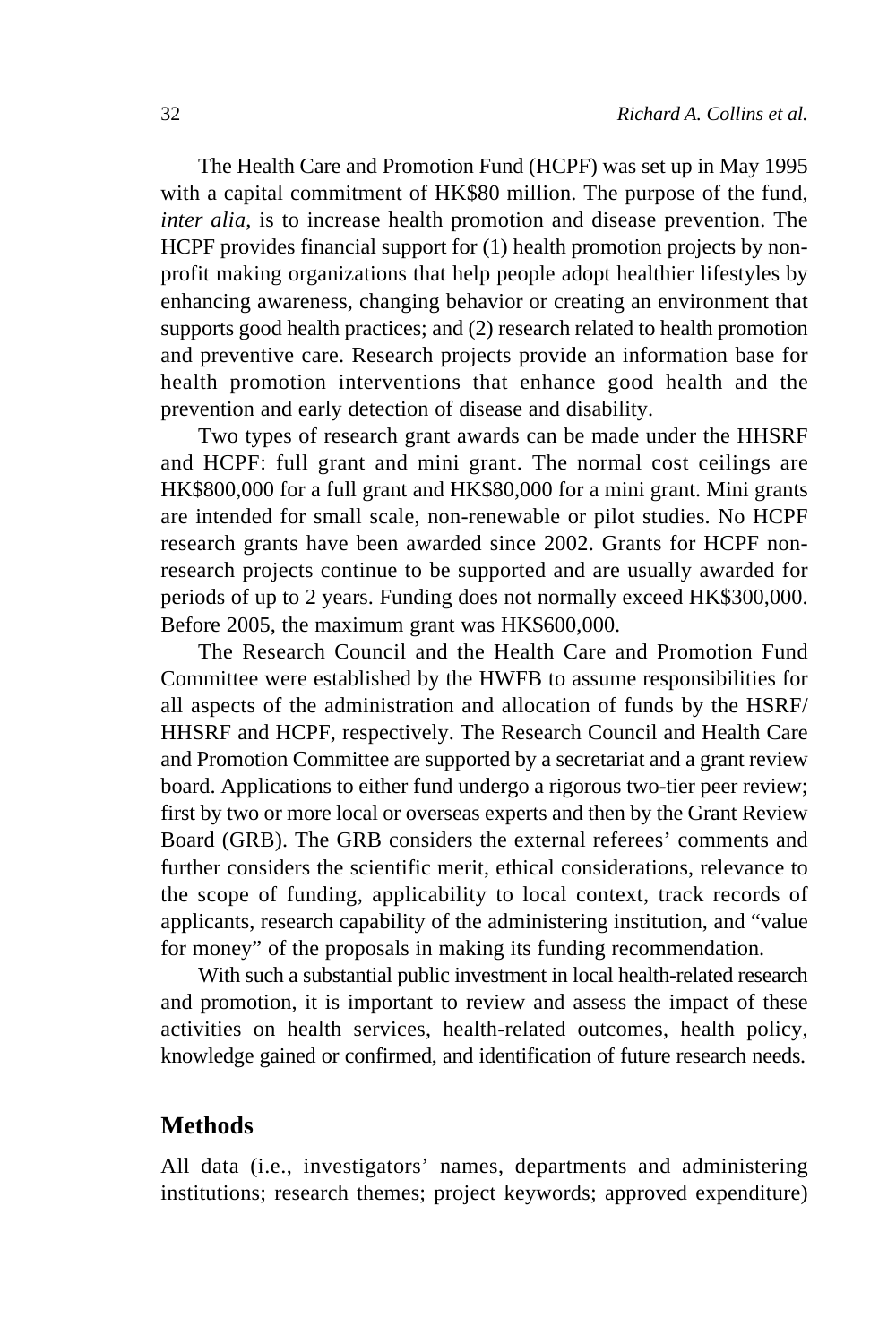were abstracted from the funded research project databases compiled by the Research Office of the HWFB based on information contained in grant proposals submitted in response to open calls for applications to the HSRF/ HHSRF and HCPF. Information on deliverables resulting from funded studies was abstracted from the final report submitted to the Research Office following completion of the project and confirmed by the principal applicant and validated by bibliographic search of PubMed (http://www. ncbi.nlm.nih.gov) and Ovid (http://www.ovid.com).

# **Results**

Of the 1,267 projects submitted to the HSRF/HHSRF and HCPF, 155 (12.2%) were related directly or indirectly to some aspect of mental health (including psychosocial/psychological problems and treatment and management strategies), depression, schizophrenia, or dementia. Together, the HSRF/HHSRF and HCPF have supported 263 research projects to date (funding rate  $= 20.8\%$ ), of which 13.3% (35/263) were related directly or indirectly to some aspect of mental health, depression, schizophrenia, or dementia (Table 1). In addition, 1 project related to the mental health impact of Severe Acute Respiratory Syndrome (SARS) to patients has been supported by another fund administered by the HWFB, that is, the Research Fund for the Control of Infectious Diseases (RFCID). Of these 36 projects, the 23 research projects completed between March 1996 and August 2003 (defined as projects that have completed the research cycle from grant application through to a satisfactory final report submission and dissemination) will be discussed in this paper.

**Table 1. Mental Health and Related Illness Projects Supported by the HSRF/HHSRF and HCPF (1996–2003)** 

| Category of illness | Submitted proposals | Funded proposals | Ongoing               | Completed             |  |
|---------------------|---------------------|------------------|-----------------------|-----------------------|--|
|                     | $n (%)^a$           | $n (%)^b$        | projects <sup>c</sup> | projects <sup>c</sup> |  |
| Mental health       | 111(8.8)            | 11(7.7)          | 4                     |                       |  |
| Depression          | 23(1.8)             | 17(11.0)         | 6                     | 11                    |  |
| Schizophrenia       | 9(0.71)             | 4 $(2.6)$        |                       | 3                     |  |
| Dementia            | 12(0.95)            | 3(1.9)           |                       | $\overline{c}$        |  |
| Total               | 155(12.2)           | 35(22.6)         | 12                    | 23                    |  |

<sup>a</sup> Based on a total of 1,267 received applications.  $\overline{B}$  Based on a total of 155 funded applications.  $\overline{C}$  As at 13 March 2006.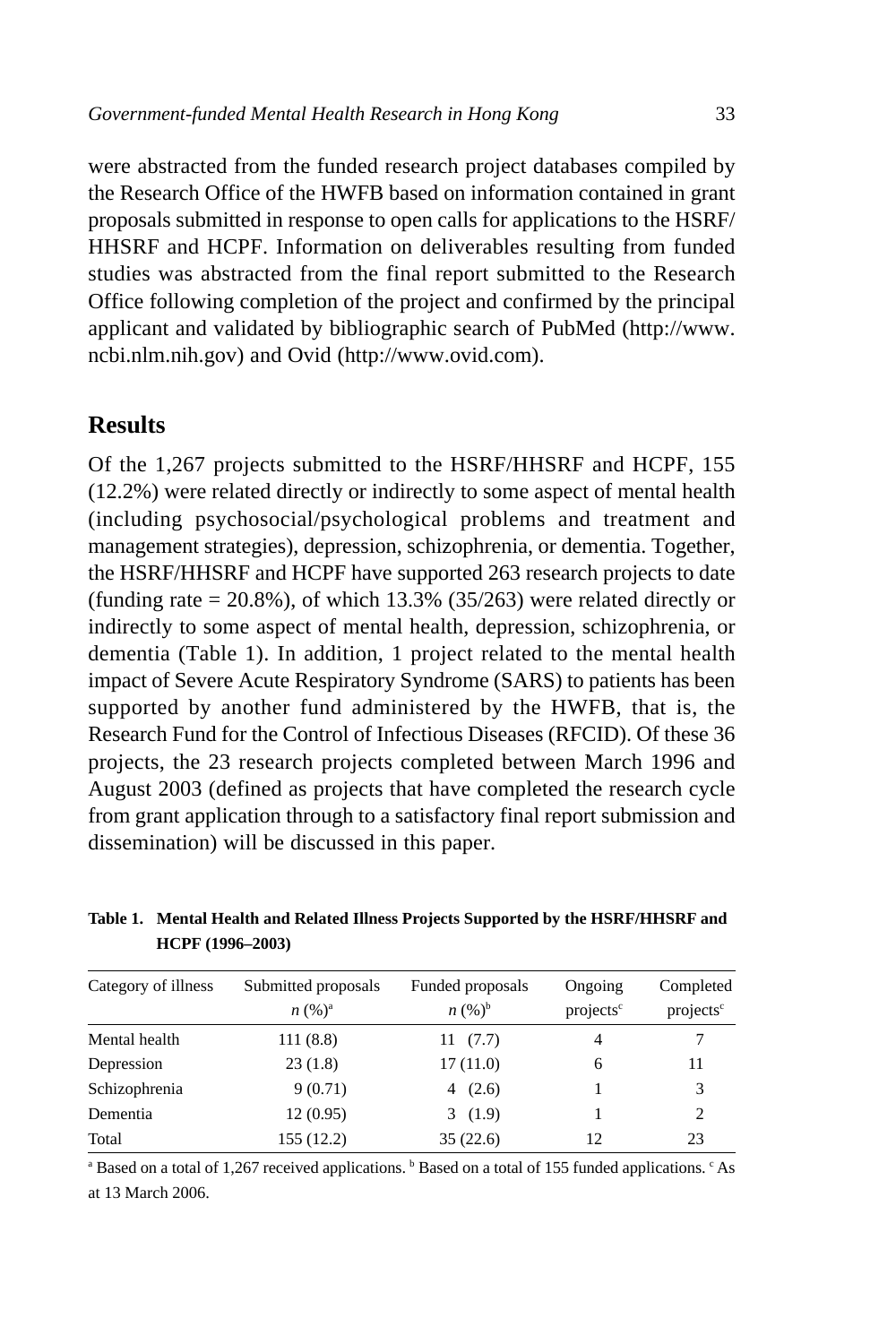# **Number of Individual Institutions Supported**

The 23 completed projects were conducted by investigators in 16 separate institutions, including departments within 5 local universities, 9 local hospitals and clinics, and 2 other local organizations (Table 2). Most projects (*n* = 19, 83%) were collaborations between 2–4 different departments or institutions (Table 3).

|                                               | Department                                | Project code <sup>a,b</sup>  |  |
|-----------------------------------------------|-------------------------------------------|------------------------------|--|
| <b>University</b>                             |                                           |                              |  |
| Chinese University of                         | Centre for Clinical Trials and            | [411009]                     |  |
| Hong Kong                                     | Epidemiological Research                  |                              |  |
|                                               | Community and Family Medicine             | [821011] [411009] [811019]   |  |
|                                               |                                           | [s112002]                    |  |
|                                               | Medicine                                  | [411009]                     |  |
|                                               | Nursing                                   | $[721008]$ [811009] [811013] |  |
|                                               |                                           | [s112002]                    |  |
|                                               | Obstetrics and Gynaecology                | [511007] [621019] [811013]   |  |
|                                               |                                           | [811019]                     |  |
|                                               | Psychiatry                                | $[511007]$ [214005] [512003] |  |
|                                               |                                           | [621019] [811013] [811019]   |  |
|                                               | Psychology                                | $[212916]$ [732013]          |  |
| City University                               | <b>Applied Social Studies</b>             | [621020]                     |  |
| Hong Kong Baptist                             | Economics                                 | [811009]                     |  |
| University                                    |                                           |                              |  |
| Hong Kong Polytechnic Rehabilitation Sciences |                                           | [832010] [522012] [821011]   |  |
| University                                    |                                           |                              |  |
| University of Hong                            | <b>Community Medicine</b>                 | [422008] [522006] [822003]   |  |
| Kong                                          |                                           | [821011]                     |  |
|                                               | <b>Curriculum Studies</b>                 | [412015]                     |  |
|                                               | Psychiatry                                | [411023] [512003]            |  |
|                                               | Social Science Research Centre            | [412015]                     |  |
|                                               | Social Work and Social Administration     | [621020]                     |  |
|                                               | Department of Statistics and Actuarial    | [214005]                     |  |
|                                               | Sciences, The Hong Kong Jockey Club       |                              |  |
|                                               | Centre on Suicide Research and Prevention |                              |  |

**Table 2. Institutions Participating in Completed Mental Health Projects**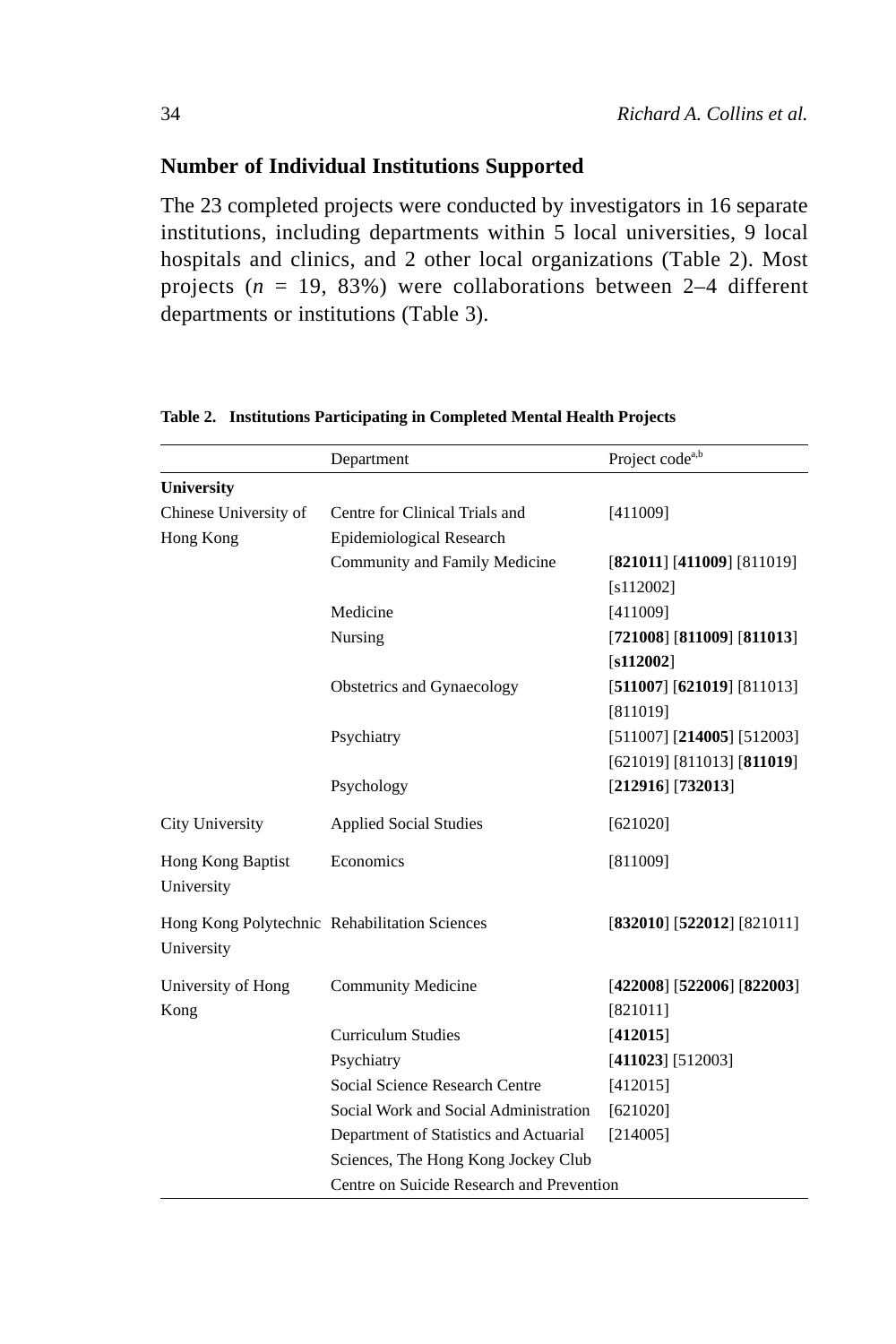|                              | Department                                               | Project code <sup>a,b</sup> |  |  |
|------------------------------|----------------------------------------------------------|-----------------------------|--|--|
| <b>Hospitals and clinics</b> |                                                          |                             |  |  |
| Kwai Chung Hospital          | Child and Adolescent Team                                | [512003]                    |  |  |
|                              | Community Psychiatric Nursing Services [721008] [214005] |                             |  |  |
|                              | Occupational Therapy                                     | [512001]                    |  |  |
| Princess Margaret            | Nursing                                                  | [811009]                    |  |  |
| Hospital                     |                                                          |                             |  |  |
|                              | Prince of Wales Hospital Obstetrics and Gynaecology      | [811019]                    |  |  |
|                              | Medicine and Therapeutics                                | [931012]                    |  |  |
| Queen Elizabeth              | Occupational Therapy                                     | [931012]                    |  |  |
| Hospital                     | Clinical Psychology Unit                                 | [212916]                    |  |  |
| Queen Mary Hospital          | Psychiatry                                               | [411023]                    |  |  |
| Ruttonjee Hospital           | Geriatrics                                               | [522006]                    |  |  |
| Shatin Hospital              | <b>Medical and Geriatrics</b>                            | [931012]                    |  |  |
| Tung Wah Hospital            | Clinical Psychologist                                    | [732013]                    |  |  |
| Yau Ma Tei Jockey            | Occupational Therapy Unit                                | [512001]                    |  |  |
| Club Clinic                  |                                                          |                             |  |  |
| Other agencies               |                                                          |                             |  |  |
| <b>Hospital Authority</b>    | Not applicable                                           | [821011]                    |  |  |
| <b>Head Office</b>           |                                                          |                             |  |  |
| Hong Kong Council of         | Not applicable                                           | [621020]                    |  |  |
| <b>Social Services</b>       |                                                          |                             |  |  |

#### **Table 2.** (Cont'd)

<sup>a</sup> Details of funded projects can be viewed at http://www.hwfb.gov.hk/grants. <sup>b</sup> Principal applicant's department highlighted in bold.

#### **Table 3. Number of Collaborating Departments/Institutions Participating in Each Completed Research Project**

| Number of collaborating  | Number of funded projects |  |
|--------------------------|---------------------------|--|
| institutions/departments | $n\left(\%\right)$        |  |
|                          | 4(17.4)                   |  |
| 2                        | 10(43.5)                  |  |
| 3                        | 7(30.4)                   |  |
| 4                        | 2(8.7)                    |  |
| Total                    | 23 (100)                  |  |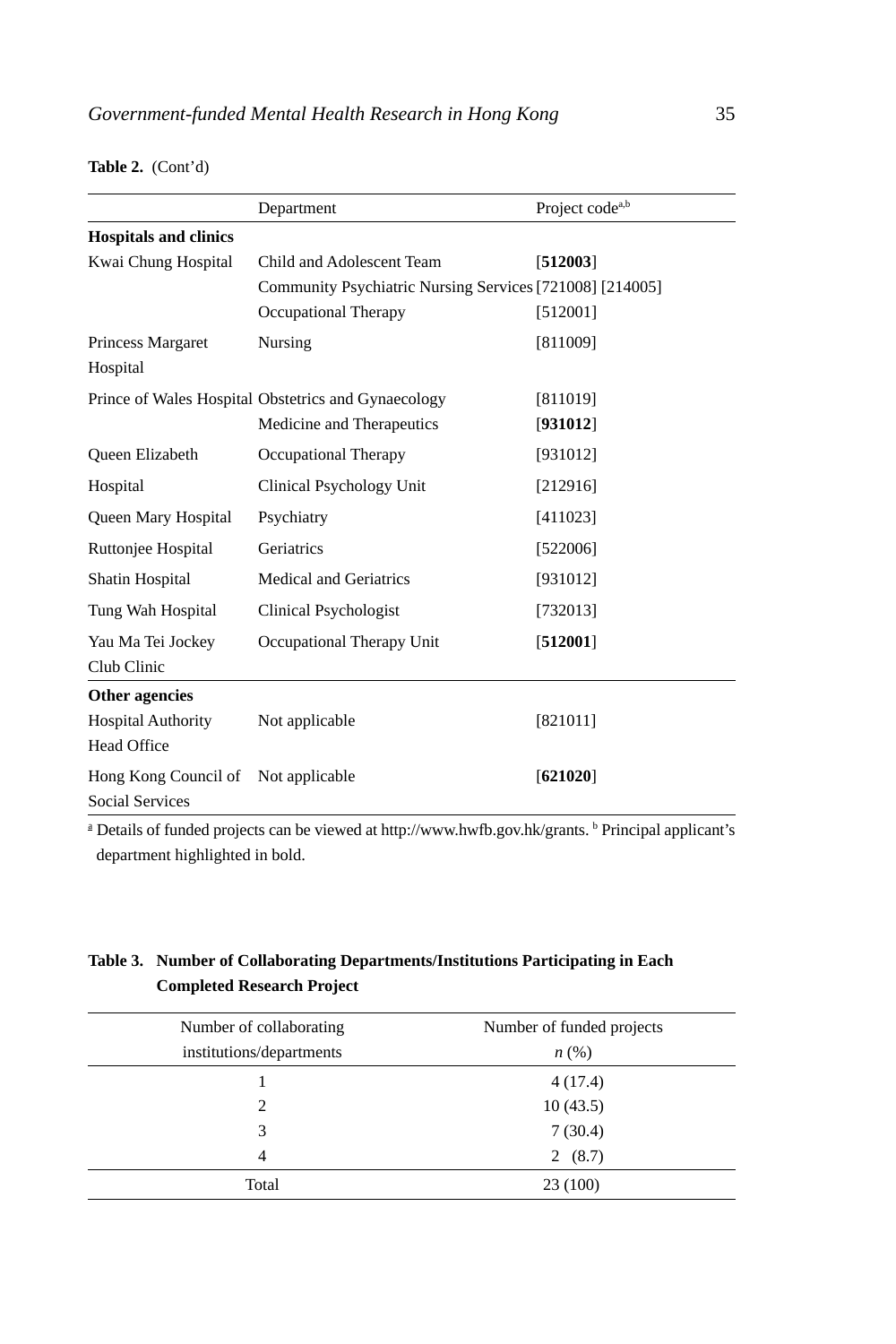# **Average Size of Grant**

Of the 23 completed projects, the average size of the 12 full grants was HK\$644,217 (range: HK\$298,589 to HK\$896,745). The average size of the 11 mini grants was HK\$54,345 (range: HK\$10,000 to HK\$99,825).

# **Most Active Departments and Institutions**

Of the HK\$8,328,395 allocated to the 23 completed projects, 75% (HK\$6,226,912) was administered by The Chinese University of Hong Kong (CUHK), followed by HK\$702,334 (8.4%) administered by The University of Hong Kong (HKU) and HK\$143,725 (1.7%) administered by the Hong Kong Polytechnic University (PolyU). Within these administering institutions, certain departments were more active than others. For example, at CUHK, 8 of the 12 principal applicants were based in the Department of Community and Family Medicine, the Department of Nursing, or the Department of Obstetrics and Gynaecology. Among the HKU principal applicants, 3 out of 5 were based in the Department of Community Medicine and both principal applicants at PolyU were based in the Department of Rehabilitation Sciences.

#### **Research Impact or Outcome**

Overall, 11 of the 23 completed projects generated a total of 98 research outcomes or deliverables including local and international conference presentations and posters, local and international journal articles and

| Publication type       | Mental health | Depression     | Schizophrenia | Dementia | Total |
|------------------------|---------------|----------------|---------------|----------|-------|
| Conference proceeding, | 12            | 18             | 6             |          | 37    |
| abstract, presentation |               |                |               |          |       |
| Journal publication    |               |                |               |          |       |
| Local                  |               | 6              |               |          | 7     |
| International          | 6             | 30             | 9             |          | 46    |
| Letters                |               | 3              |               |          | 3     |
| Book chapter           |               | $\overline{4}$ |               |          | 4     |
| Other                  |               |                |               |          |       |
| Total                  | 18            | 61             | 17            |          | 98    |

**Table 4. Peer-reviewed Research Output for Completed Research Projects**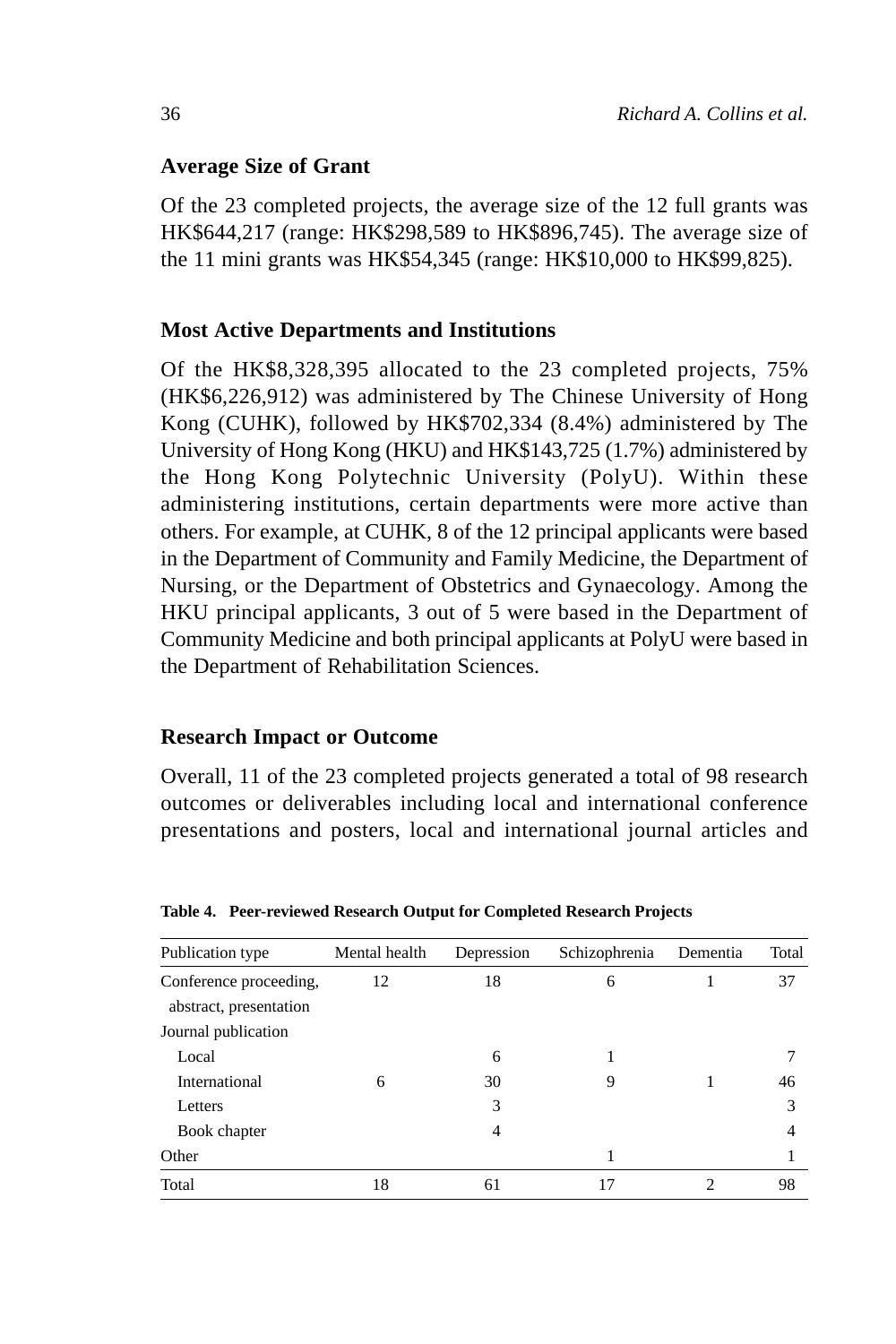letters, and book chapters (Table 4). In particular, 61 peer-reviewed publications were recorded. The cost of each peer-reviewed publication in terms of public funds expended is, therefore, HK\$121,519. No research outcomes were recorded for the other 12 projects.

#### **Major Themes**

Almost half of the 35 funded projects focused on depression  $(n = 17)$ , 48.6%), mental health (including psychological and psychosocial aspects of mental health and treatment and management issues,  $n = 11, 31.4\%$ ) schizophrenia ( $n = 4$ , 11.4%), or dementia ( $n = 3$ , 8.6%). Distinct subthemes were observed within these major categories and included topics such as post-partum depression, depression in the elderly and quality of life of patients with various chronic illnesses. The theme of schizophrenia comprised projects whose principal aim was to evaluate programmes of family-oriented management of schizophrenic patients. Among the diverse projects that did not fall into one of the four defined categories above, a salient feature was the inclusion of mental health status consequent to major health events or chronic health problems. Examples of this include spontaneous abortion or the impact of low back pain in nurses on mental health status and the psychological and psychosocial impact of health services.

# **Discussion**

Mental health research in Hong Kong is a dynamic and vital field that has made many positive contributions to the health and welfare of individuals affected by these distressing conditions.

A number of projects have (1) provided essential epidemiological insights with local and international relevance into important health care problems such post-natal depression (PND), suicide, and family and care giver needs of patients with forensic psychiatric disorders or other longterm care problems; and (2) given explicit service-based recommendations and management strategies to improve health and quality of life outcomes.

The prevalence of PND in Hong Kong mothers was about 12% (Lee, Yip, Chiu, Leung, Chan, & Chau, 1998). However, although PND conferred significant morbidity, the majority of women with PND did not seek help for their condition and many were unwilling to receive psychiatric treatment (Chan, Levy, Chung, & Lee, 2002). Screening for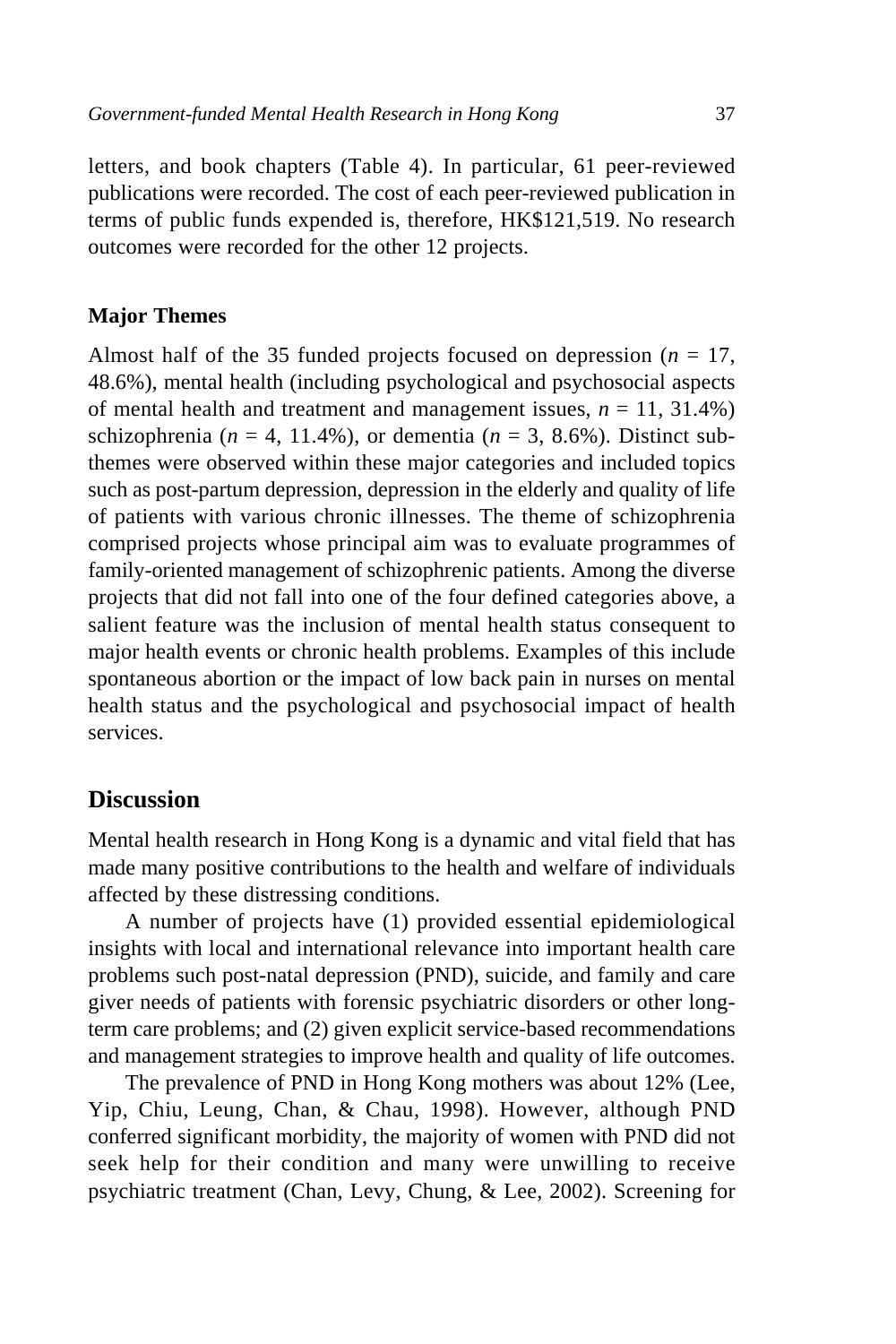PND and depression were of value for early detection, diagnosis and treatment of the conditions (Lee et al., 1998). Furthermore, the Chinese practice of *peiyue* appeared to offer protection against PND (Lee et al., 1998). As a consequence of this research, the Prince of Wales Hospital (in Shatin, New Territories, Hong Kong SAR) has established a screening programme and a peri-natal mental health clinic at the Obstetrics  $\&$ Gynaecology out-patient department.

Suicidal behavior among adolescents is best conceptualized as a spectrum. At-risk youths suffer from a wide range of mental health problems, yet only a handful received psychiatric services (Ho, Leung, Hung, Lee, & Tang, 2000). Different risk factors and mechanisms, including psychiatric disturbances, illicit drug use and self-esteem problems were involved in different exposure groups (Ho et al., 2000). The prevalence of youth suicidal behavior in Hong Kong was similar to that reported in the West (Ho et al., 2000). The development of available and accessible adolescent mental health services is required to detect and manage youth suicidal behavior and associated psychiatric disturbances. Public health education should emphasise the need for treatment and help to destigmatize the mental health service. In addition, teachers and other frontline workers should be taught to recognize at-risk youths.

During the recent economic downturn, a new method of suicide, burning charcoal, emerged (Lee, Chan, Lee, & Yip, 2002). Charcoal burning suicide affected people in their economically productive years. These individuals commonly had substantial financial debts, poor social support networks and gambling problems. The media was pivotal in promulgating the suicide method. Four strategies for suicide prevention were proposed by the study authors: (1) The general public should be educated on the principles of personal finance, (2) training should be provided to help professionals counsel people with financial problems, (3) the regulations on lending practices and debt collection should be tightened, and (4) the media should adhere to professional codes of practice and WHO guidelines when reporting suicides.

Family caregivers are vital resources for maintaining the frail elderly in the community (Chou, 1999). However, many caregivers shoulder a heavy burden of responsibility with few outlets for relief. This burden affects caregivers' physical and mental health. Formal services provided by the government may help reduce caregiver burnout. Conversely, barriers to service utilization may prevent or discourage them from using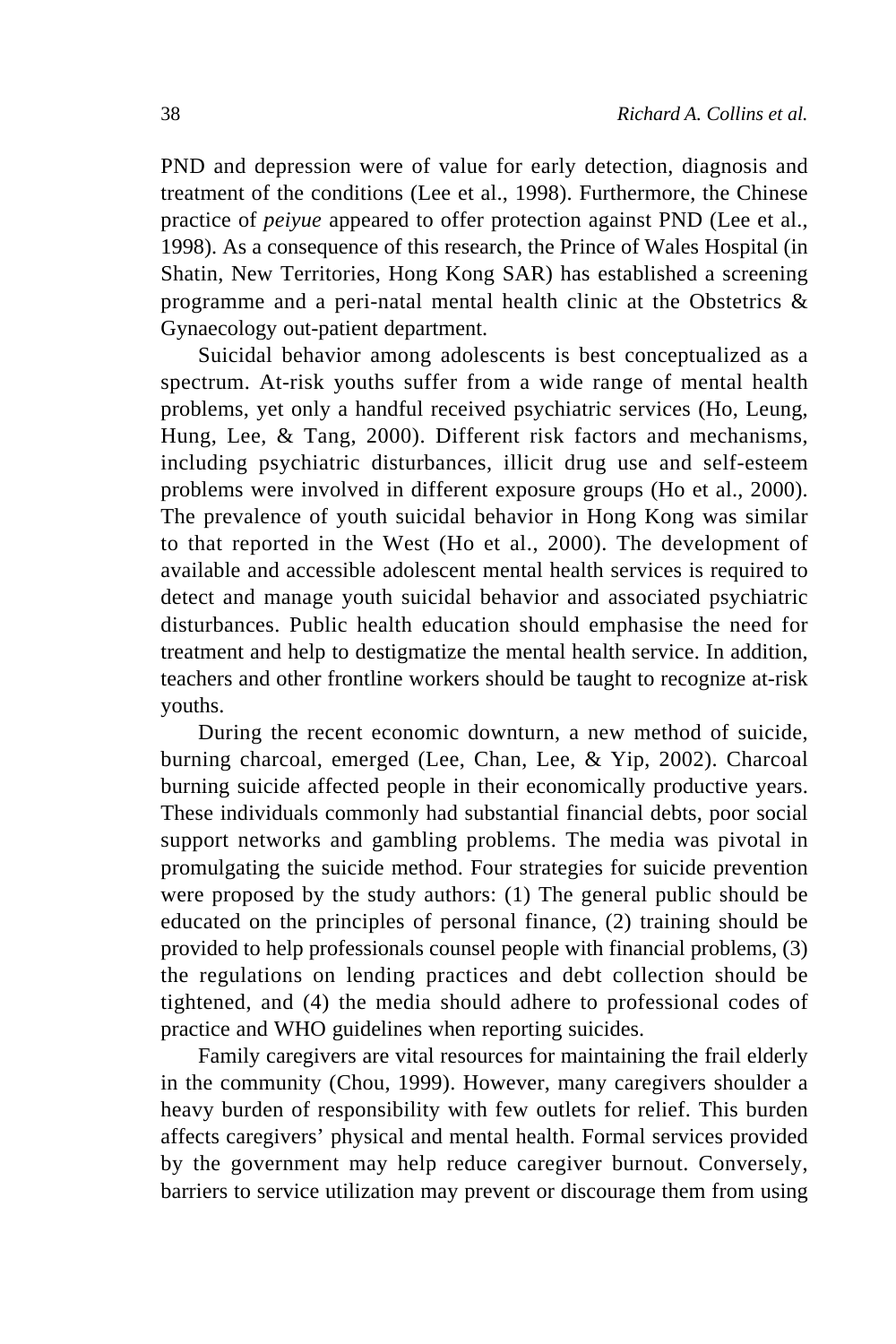the available services. Addressing family caregiver needs may improve their psychological status, help diminish burnout and reduce admission stress within the health care system.

There are high levels of violence directed towards family members of patients with forensic psychiatric problems, even when these had not been the subject of criminal proceedings (Pearson & Tsang, 2004; Tsang, Pearson, & Yuen, 2002). Families report gross levels of intrusive behavior by the media and experienced internal and external stigma. Family members report few avenues of formal or informal support, little communication between health care providers and themselves and are deeply ambivalent about the future of their relatives and their involvement in that future. Family members of patients with forensic psychiatric problems are an underserved, potentially traumatized group of people. Improvements are needed in the management of administrative procedures, professional attitude and media behavior.

The value of collaboration is illustrated by the successful efforts of CUHK to both secure funding and produce quality deliverables. Of the 12 completed projects administered by CUHK, all involved collaboration by the principal applicant with colleagues from other departments in the same institution, in other institutions, or both. In contrast, for example, the 2 small projects conducted by PolyU involved only one department within the host institution.

The mental health burdens affecting the old and young are noticeably different. From the mental health point of view, as the population continues to age, diseases of the elderly—particularly the neurodegenerative diseases such as Parkinson's and Alzheimer's—will become more prevalent. Efforts to ameliorate the health, social and economic burden associated with these diseases should be of paramount concern. In younger age groups schizophrenia is a major concern and its prevalence is likely to increase. While there is undoubtedly a significant genetic component to the onset and severity of the disease, the environmental triggers, of which there may be many, remain largely undefined (Cowan, Kopnisky, & Hyman, 2002; Harrison & Owen, 2003; Insel & Quirion, 2005; Walker, Kestler, Bollini, & Hochman, 2004). In a local context, stress (whether real or perceived) from school studies, lack of job opportunities or other environmental sources such as cramped apartments and lack of open spaces may be important contributory factors to the onset of schizophrenia in young people (Benes, 1997; Thompson, Pogue-Geile, & Grace, 2004). Such triggers are also likely to be important in other mental illnesses, such as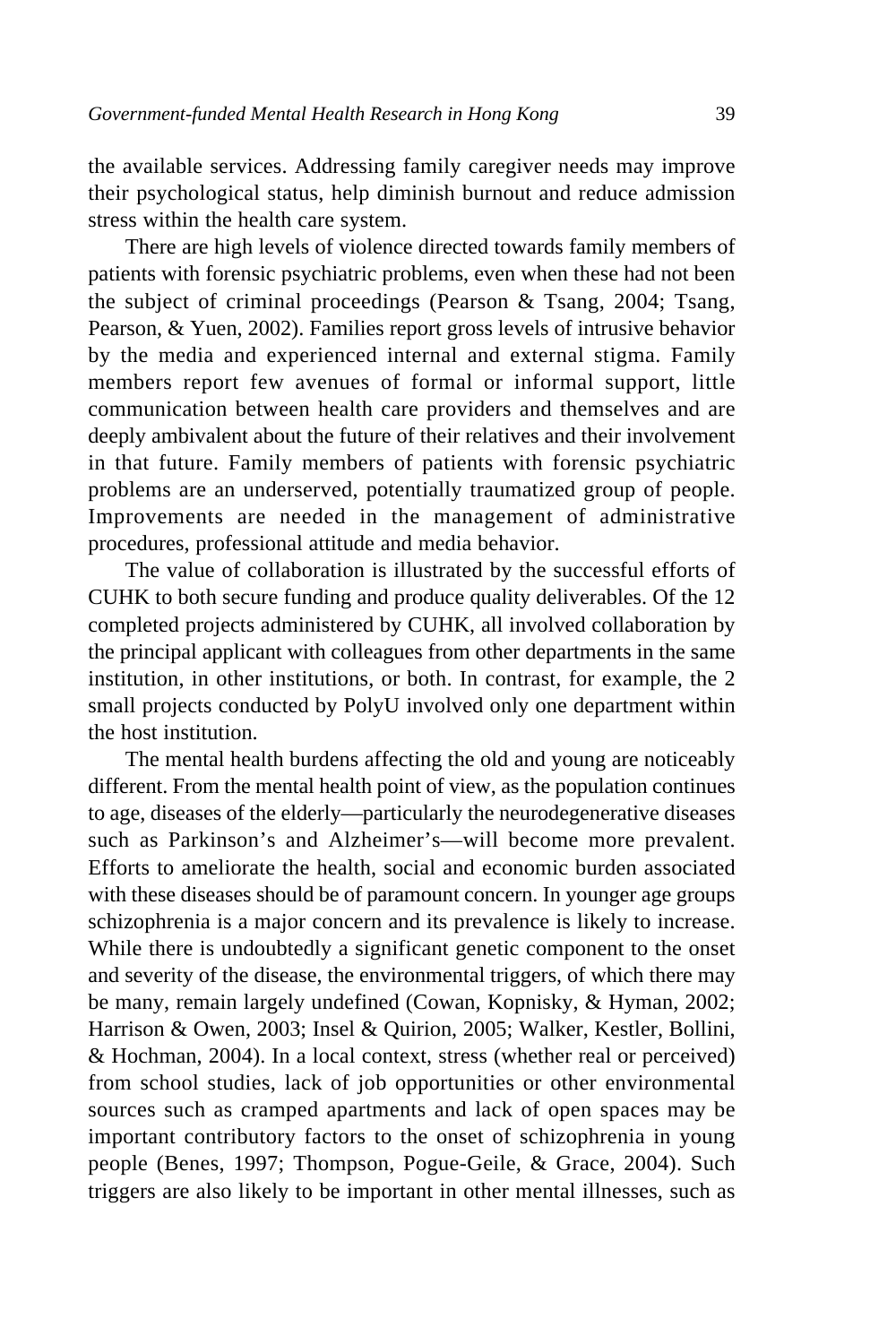depression (de Kloet, Sibug, Helmerhorst, & Schmidt, 2005; Lyon & Morgan-Judge, 2000).

Although it is difficult to assess the value of research investment, it has been suggested that the focus of any outcome assessment should be the benefit to clients, patients and populations. Such benefits are accrued to patients, in part, through the development of new instruments or tools to assess care and improved understanding of the risk factors contributing to poor treatment outcomes or increased psychiatric episodes. The research funded by the HSRF, HHSRF and HCPF, have all contributed to the better understanding and management of mental health problems in Hong Kong and provided those in the policy branch with the necessary evidence to refine service, improve practice provision and acquire an enhanced understanding of the health care needs of this population.

Cross-fertilization of ideas is an important element in the continued growth and sophistication of mental health research in Hong Kong and should be encouraged. When reviewing applications for funding, the HWFB Research Council responsible for the allocation of funds takes into account the core competencies of the applicants and their ability to form successful collaborations with other departments and institutions.

Discussion of mental illness remains a largely taboo subject in Hong Kong society and entrenched discriminatory attitudes exist among a large proportion of the lay public that contributes further to the suffering and low quality of life of persons affected by these conditions (Chan & Yu, 2004; Tsang, Tam, Chan, & Cheung, 2003). The research outcomes clearly demonstrate the need to improve public education on the facts and myths of mental illness to break these barriers and continued funding of health promotion projects is an important tool to improving the quality of life of persons with mental illnesses.

As is clear from the WHO global burden of disease assessment, mental illness will continue to be a major economic and social burden to all societies in the decades to come (World Health Organization, 2005b). For example, in southeast Asia, 418,000 people will die from neuropsychiatric conditions and 315,000 will die from self-inflicted injuries by 2030 (World Health Organization, 2005b). This is an increase of 48% and 22%, respectively from 2005 estimates (World Health Organization, 2005a). In this context, locally generated, evidence-based and culturally sensitive research will be an important source of information upon which to base rational, humane and economically viable health policy decisions relevant to the care and relief of those affected by mental illness.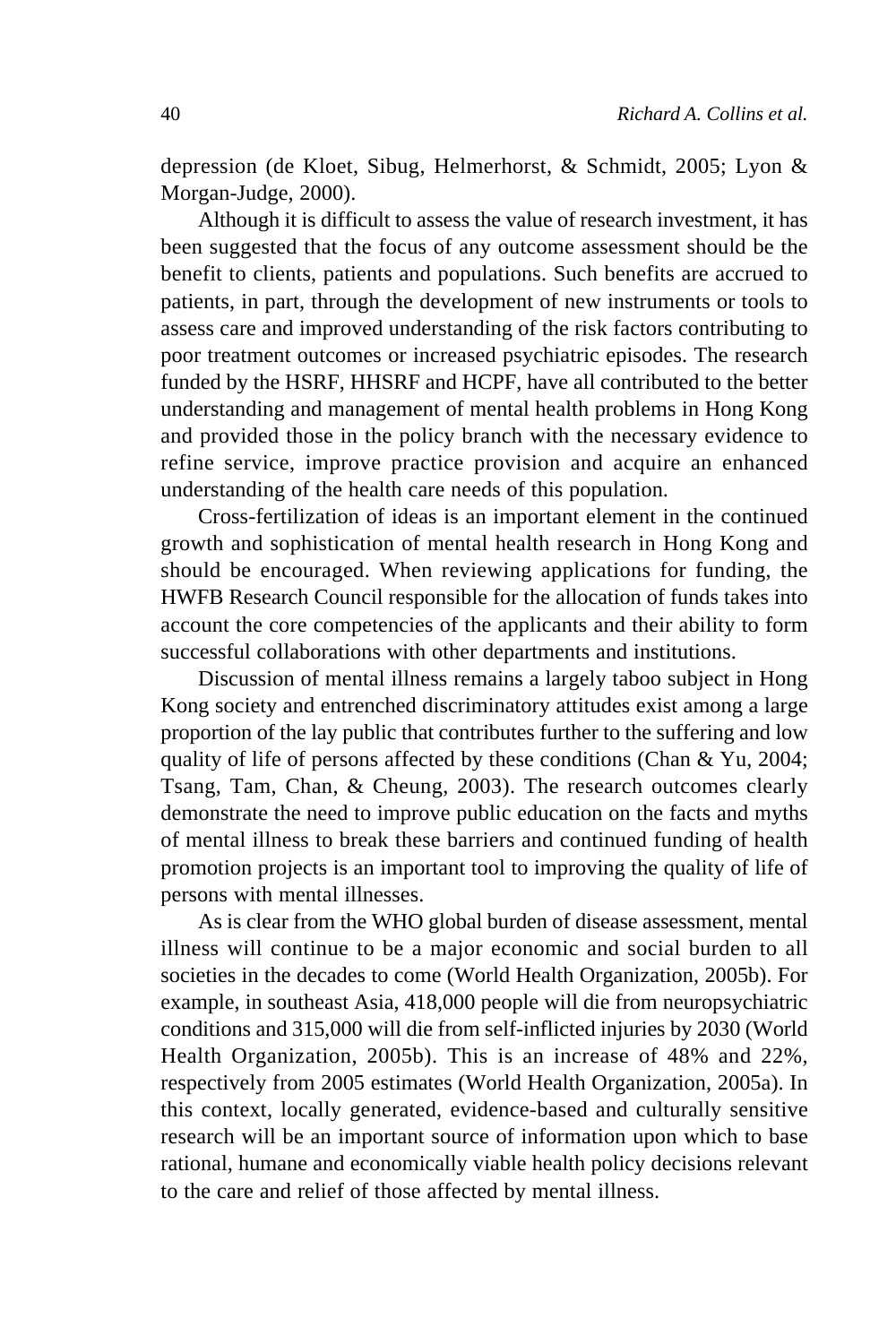From the research summary presented here, Hong Kong has clearly made a unique and significant contribution to local and international literature and has advanced important clinical and policy aspects of mental health care knowledge and practice. The future aim should be to expand this core to ensure that relevant research continues to be supported and the findings fed back into the research-policy development-practice loop.

## **References**

- Benes, F. M. (1997). The role of stress and dopamine-GABA interactions in the vulnerability for schizophrenia. *Journal of Psychiatric Research, 31*(2), 257– 275.
- Chan, S., & Yu, I. W. (2004). Quality of life of clients with schizophrenia. *Journal of Advanced Nursing, 45*(1), 72–83.
- Chan, S. W., Levy, V., Chung, T. K., & Lee, D. (2002). A qualitative study of the experiences of a group of Hong Kong Chinese women diagnosed with postnatal depression. *Journal of Advanced Nursing, 39*(6), 571–579.
- Chou, K. L. (1999, April). *Utilization of aged care services by frail elderly and their family caregivers in Hong Kong.* Paper presented at the Asia-Pacific Regional Conference for the International Year of Older Persons, Hong Kong.
- Cowan, W. M., Kopnisky, K. L., & Hyman, S. E. (2002). The human genome project and its impact on psychiatry. *Annual Review of Neuroscience, 25*, 1– 50.
- de Kloet, E. R., Sibug, R. M., Helmerhorst, F. M., & Schmidt, M. (2005). Stress, genes and the mechanism of programming the brain for later life. *Neuroscience and Biobehavioral Reviews, 29*(2), 271–281.
- Harrison, P. J., & Owen, M. J. (2003). Genes for schizophrenia? Recent findings and their pathophysiological implications. *Lancet, 361*(9355), 417–419.
- Ho, T. P., Leung, P. W., Hung, S. F., Lee, C. C., & Tang, C. P. (2000). The mental health of the peers of suicide completers and attempters. *Journal of Child Psychology and Psychiatry, and Allied Disciplines, 41*(3), 301–308.
- Hospital Authority. (2005a). Statistical Report 2002/2003, *Table 1.17: Number of deaths by disease group of external causes of morbidity and mortality by age and sex 2003.* Hong Kong: Hospital Authority. Retrieved January 10, 2006, from http://www/ha.org.hk
- Hospital Authority. (2005b). Statistical Report 2002/2003, *Table 2.6g: Number of registrants by type and degree of disability by age group as at 31 March 2003 (Mental illness)*. Hong Kong: Hospital Authority. Retrieved January 10, 2006, from http://www/ha.org.hk
- Hospital Authority. (2005c). *Statistical Report 2003/2004*, *Table 3.1: Disease classification of in-patient discharges and deaths in hospitals and all deaths in*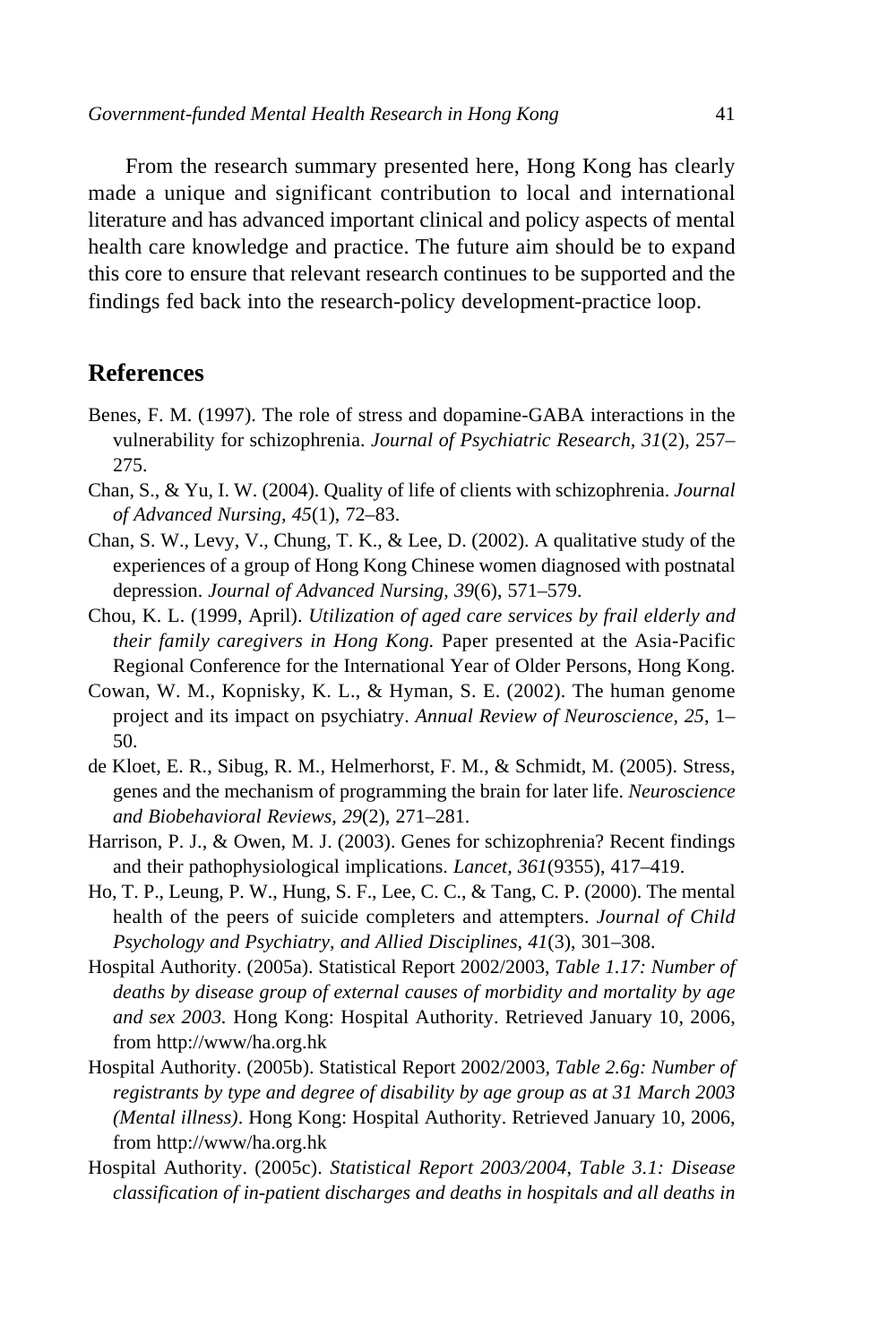*Hong Kong 2003.* Hong Kong: Hospital Authority. Retrieved January 10, 2006, from http://www/ha.org.hk

- Insel, T. R., & Quirion, R. (2005). Psychiatry as a clinical neuroscience discipline. *Journal of the American Medical Association, 294*(17), 2221–2224.
- Lee, D. T., Chan, K. P., Lee, S., & Yip, P. S. (2002). Burning charcoal: A novel and contagious method of suicide in Asia. *Archives of General Psychiatry, 59*(3), 293–294.
- Lee, D. T., Yip, S. K., Chiu, H. F., Leung, T. Y., Chan, K. P., Chau, I. O., et al. (1998). Detecting postnatal depression in Chinese women. Validation of the Chinese version of the Edinburgh Postnatal Depression Scale. *British Journal of Psychiatry, 172*, 433–437.
- Lee, D. T., Yip, S. K., Leung, C. M., Chiu, H. F., & Chung, T. (1998, June). *The practice of traditional cultural ritual of "doing the month" in contemporary Chinese society.* Paper presented at the Biennial Meeting of the Marcé Society, Iowa.
- Lyon, D. E., & Morgan-Judge, T. (2000). Childhood depressive disorders. *Journal of School Nursing, 16*(3), 26–31.
- Murray, C. J. L., & Lopez, A. D. (1996). *The global burden of disease*. Geneva, World Health Organization, Harvard School of Public Health, World Bank.
- Pearson, V., & Tsang, H. W. (2004). Duty, burden, and ambivalence: Families of forensic psychiatric patients in Hong Kong. *International Journal of Law and Psychiatry*, *27*(4), 361–374.
- Research Office of the Health Welfare and Food Bureau. (2002). *Hong Kong burden of disease study* (internal report). Hong Kong: Hong Kong SAR Government.
- Thompson, J. L., Pogue-Geile, M. F., & Grace, A. A. (2004). Developmental pathology, dopamine, and stress: A model for the age of onset of schizophrenia symptoms. *Schizophrenia Bulletin, 30*(4), 875–900.
- Tsang, H. W., Pearson, V., & Yuen, C. H. (2002). Family needs and burdens of mentally ill offenders. *International Journal of Rehabilitation Research, 25*(1), 25–32.
- Tsang, H. W., Tam, P. K., Chan, F., & Cheung, W. M. (2003). Sources of burdens on families of individuals with mental illness. *International Journal of Rehabilitation Research, 26*(2), 123–130.
- Walker, E., Kestler, L., Bollini, A., & Hochman, K. M. (2004). Schizophrenia: Etiology and course. *Annual Review of Psychology, 55*, 401–430.
- World Health Organization. (2005a). Projections of mortality and burden of disease to 2030, Annex tables 8–15: World Health Organization. Retrieved February 2, 2006, from http://www.who.int/healthinfo/statistics/bodprojections annex08-15.xls
- World Health Organization. (2005b). Projections of mortality and burden of disease to 2030, Annex tables 16–27: World Health Organization. Retrieved